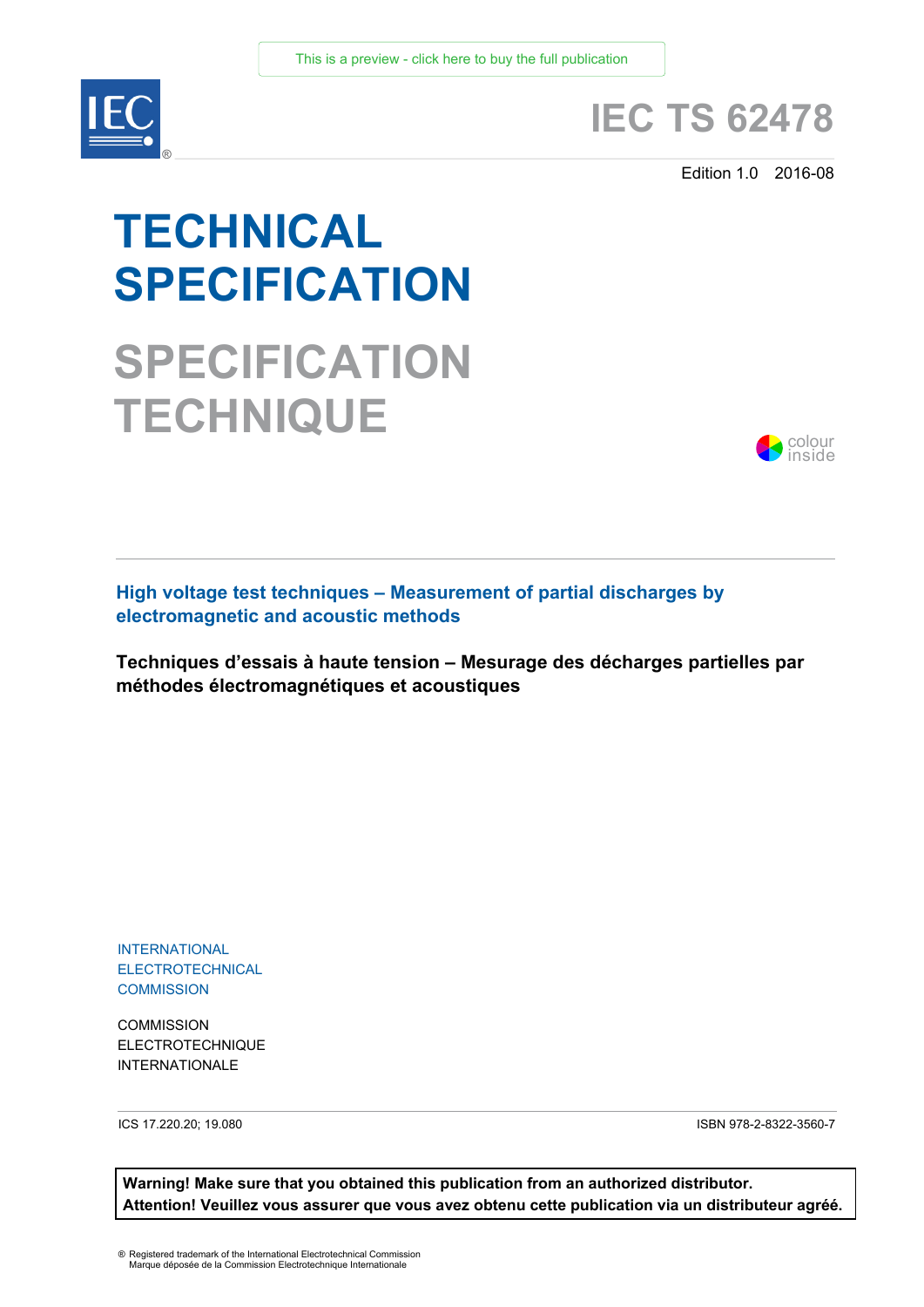$-2-$ 

IEC TS 62478:2016 © IEC 2016

## **CONTENTS**

| 1     |                                                                                  |  |
|-------|----------------------------------------------------------------------------------|--|
| 2     |                                                                                  |  |
| 3     |                                                                                  |  |
| 4     |                                                                                  |  |
| 4.1   |                                                                                  |  |
| 4.2   |                                                                                  |  |
| 4.3   |                                                                                  |  |
| 4.3.1 |                                                                                  |  |
| 4.3.2 |                                                                                  |  |
| 4.3.3 |                                                                                  |  |
| 4.3.4 |                                                                                  |  |
| 4.3.5 |                                                                                  |  |
| 4.3.6 |                                                                                  |  |
| 5     |                                                                                  |  |
| 5.1   |                                                                                  |  |
| 5.2   |                                                                                  |  |
| 5.3   |                                                                                  |  |
| 5.3.1 |                                                                                  |  |
| 5.3.2 |                                                                                  |  |
| 5.3.3 |                                                                                  |  |
| 5.3.4 |                                                                                  |  |
| 6     |                                                                                  |  |
| 6.1   |                                                                                  |  |
| 6.2   |                                                                                  |  |
| 6.3   |                                                                                  |  |
| 6.4   |                                                                                  |  |
|       | Annex A (informative) Advantages and disadvantages of electromagnetic            |  |
|       |                                                                                  |  |
| A.1   |                                                                                  |  |
| A.2   |                                                                                  |  |
|       | Annex B (informative) Advantages and disadvantages of acoustic PD measurements20 |  |
| B.1   |                                                                                  |  |
| B.2   |                                                                                  |  |
|       |                                                                                  |  |
| C.1   |                                                                                  |  |
| C.2   |                                                                                  |  |
| C.3   |                                                                                  |  |
| C.4   | Sensitivity verification of electromagnetic and acoustic measurements on         |  |
|       |                                                                                  |  |
| C.4.1 |                                                                                  |  |
| C.4.2 |                                                                                  |  |
| C.4.3 |                                                                                  |  |
| C.4.4 |                                                                                  |  |
| C.4.5 |                                                                                  |  |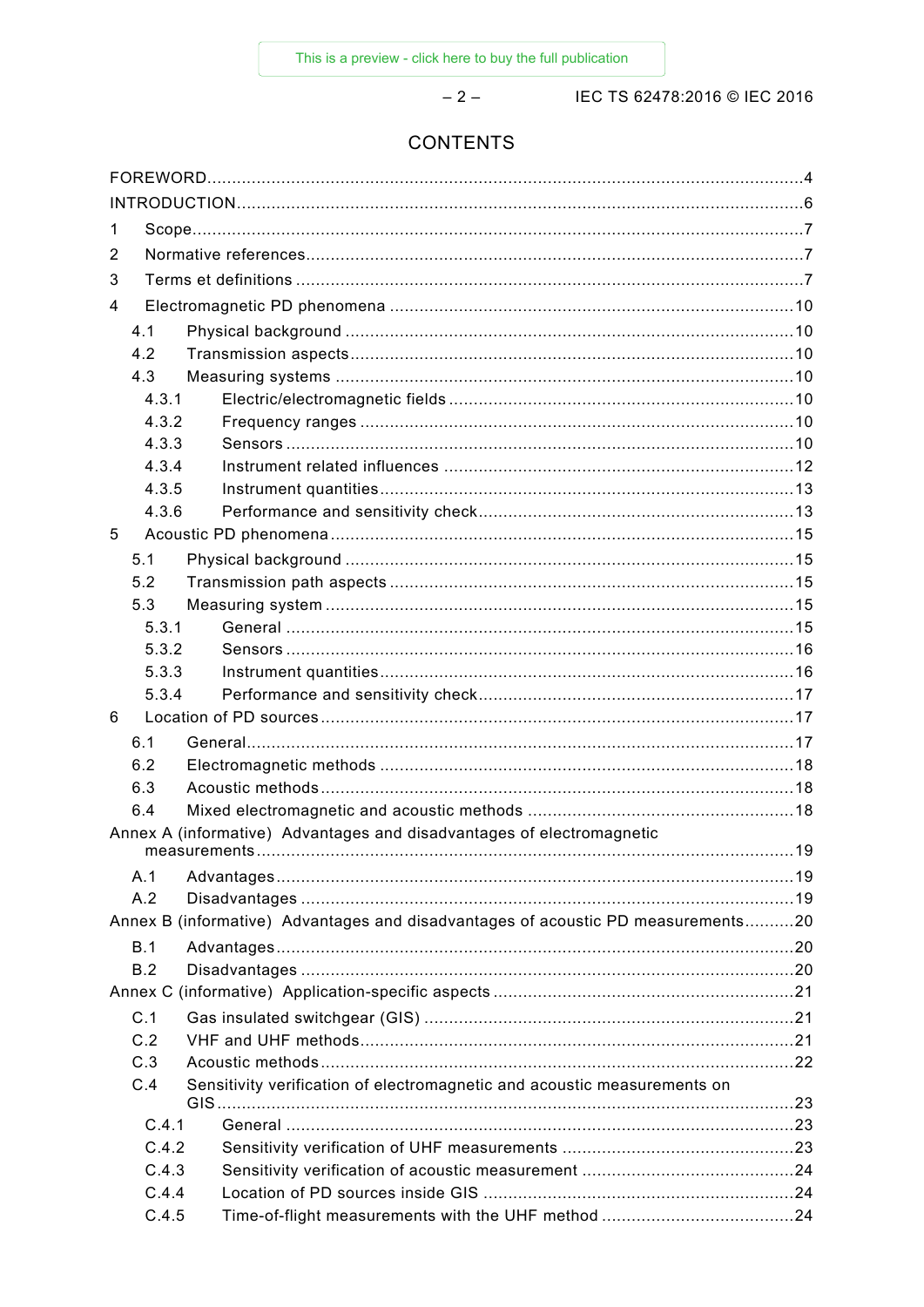IEC TS 62478:2016 © IEC 2016 – 3 –

| C.4.6          |                                                                            |  |
|----------------|----------------------------------------------------------------------------|--|
| C.47           |                                                                            |  |
| C.5            |                                                                            |  |
| C <sub>6</sub> |                                                                            |  |
| C.6.1          | Physical background of high frequency and acoustic PD phenomena on         |  |
| C.6.2          |                                                                            |  |
| C.6.3          |                                                                            |  |
| C.6.4          | Spatial location of PD sources in liquid-insulated transformers/reactors28 |  |
| C <sub>z</sub> |                                                                            |  |
|                |                                                                            |  |
|                |                                                                            |  |

| Figure 2 – Overview of the important aspects of electromagnetic PD detection 14        |  |
|----------------------------------------------------------------------------------------|--|
| Figure 3 – Overview of performance and sensitivity checks in different apparatus 14    |  |
|                                                                                        |  |
| Figure C.2 – Illustration of the physical principle of acoustic and electromagnetic PD |  |
| Figure C.3 – Classical arrival time based PD location for transformers/reactors with a |  |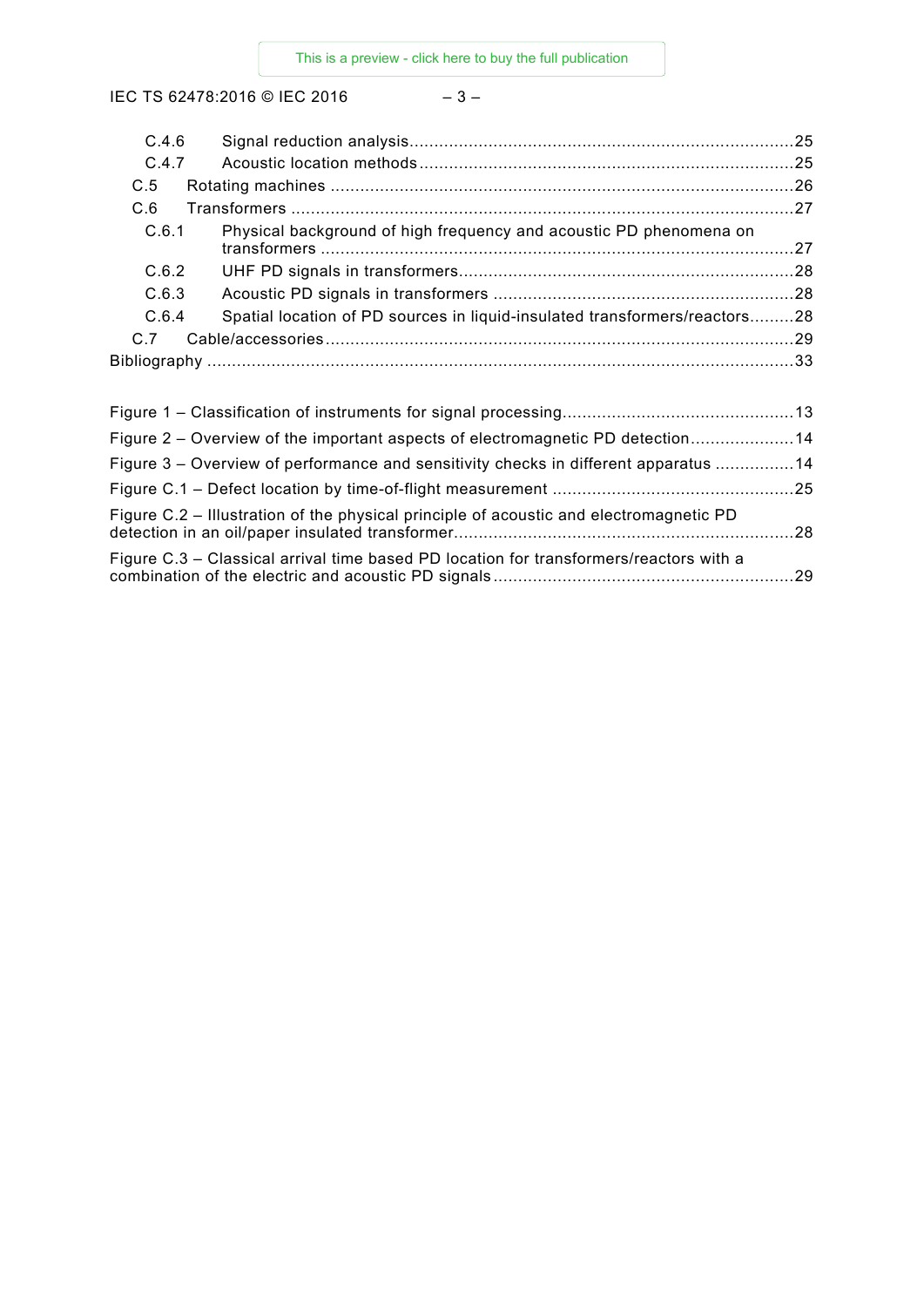– 4 – IEC TS 62478:2016 © IEC 2016

#### INTERNATIONAL ELECTROTECHNICAL COMMISSION

\_\_\_\_\_\_\_\_\_\_\_\_

#### **HIGH VOLTAGE TEST TECHNIQUES – MEASUREMENT OF PARTIAL DISCHARGES BY ELECTROMAGNETIC AND ACOUSTIC METHODS**

#### FOREWORD

- <span id="page-3-0"></span>1) The International Electrotechnical Commission (IEC) is a worldwide organization for standardization comprising all national electrotechnical committees (IEC National Committees). The object of IEC is to promote international co-operation on all questions concerning standardization in the electrical and electronic fields. To this end and in addition to other activities, IEC publishes International Standards, Technical Specifications, Technical Reports, Publicly Available Specifications (PAS) and Guides (hereafter referred to as "IEC Publication(s)"). Their preparation is entrusted to technical committees; any IEC National Committee interested in the subject dealt with may participate in this preparatory work. International, governmental and nongovernmental organizations liaising with the IEC also participate in this preparation. IEC collaborates closely with the International Organization for Standardization (ISO) in accordance with conditions determined by agreement between the two organizations.
- 2) The formal decisions or agreements of IEC on technical matters express, as nearly as possible, an international consensus of opinion on the relevant subjects since each technical committee has representation from all interested IEC National Committees.
- 3) IEC Publications have the form of recommendations for international use and are accepted by IEC National Committees in that sense. While all reasonable efforts are made to ensure that the technical content of IEC Publications is accurate, IEC cannot be held responsible for the way in which they are used or for any misinterpretation by any end user.
- 4) In order to promote international uniformity, IEC National Committees undertake to apply IEC Publications transparently to the maximum extent possible in their national and regional publications. Any divergence between any IEC Publication and the corresponding national or regional publication shall be clearly indicated in the latter.
- 5) IEC itself does not provide any attestation of conformity. Independent certification bodies provide conformity assessment services and, in some areas, access to IEC marks of conformity. IEC is not responsible for any services carried out by independent certification bodies.
- 6) All users should ensure that they have the latest edition of this publication.
- 7) No liability shall attach to IEC or its directors, employees, servants or agents including individual experts and members of its technical committees and IEC National Committees for any personal injury, property damage or other damage of any nature whatsoever, whether direct or indirect, or for costs (including legal fees) and expenses arising out of the publication, use of, or reliance upon, this IEC Publication or any other IEC Publications.
- 8) Attention is drawn to the Normative references cited in this publication. Use of the referenced publications is indispensable for the correct application of this publication.
- 9) Attention is drawn to the possibility that some of the elements of this IEC Publication may be the subject of patent rights. IEC shall not be held responsible for identifying any or all such patent rights.

The main task of IEC technical committees is to prepare International Standards. In exceptional circumstances, a technical committee may propose the publication of a technical specification when

- the required support cannot be obtained for the publication of an International Standard, despite repeated efforts, or
- the subject is still under technical development or where, for any other reason, there is the future but no immediate possibility of an agreement on an International Standard.

Technical specifications are subject to review within three years of publication to decide whether they can be transformed into International Standards.

IEC TS 62478, which is a technical specification, has been prepared by IEC technical committee 42: High-voltage and high-current test techniques.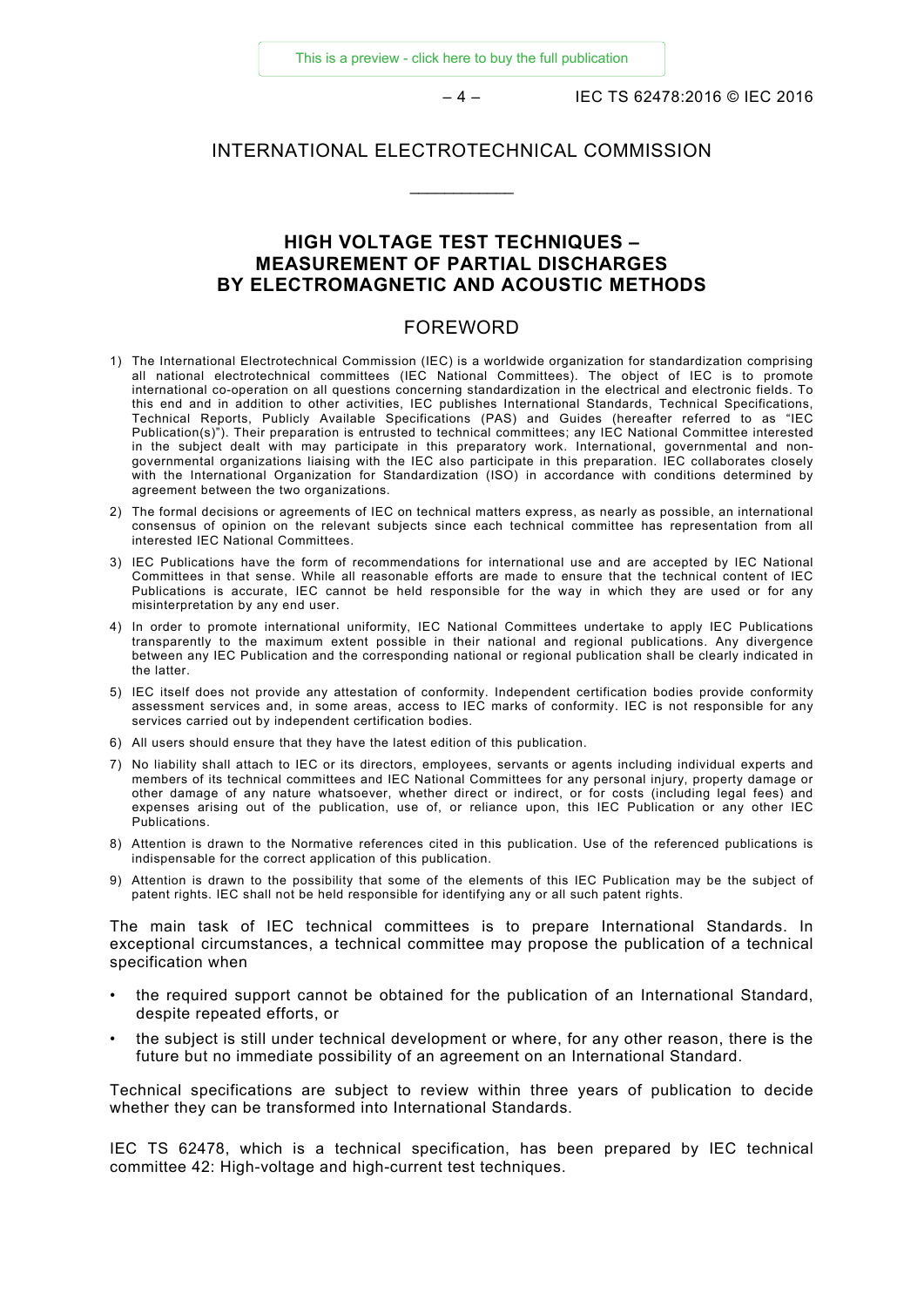IEC TS 62478:2016 © IEC 2016 – 5 –

The text of this technical specification is based on the following documents:

| Enquiry draft | Report on voting |
|---------------|------------------|
| 42/325/DTS    | 42/333/RVC       |

Full information on the voting for the approval of this technical specification can be found in the report on voting indicated in the above table.

This publication has been drafted in accordance with the ISO/IEC Directives, Part 2.

The committee has decided that the contents of this publication will remain unchanged until the stability date indicated on the IEC web site under "http://webstore.iec.ch" in the data related to the specific publication. At this date, the publication will be

- transformed into an International standard,
- reconfirmed,
- withdrawn,
- replaced by a revised edition, or
- amended.

**IMPORTANT – The 'colour inside' logo on the cover page of this publication indicates that it contains colours which are considered to be useful for the correct understanding of its contents. Users should therefore print this document using a colour printer.**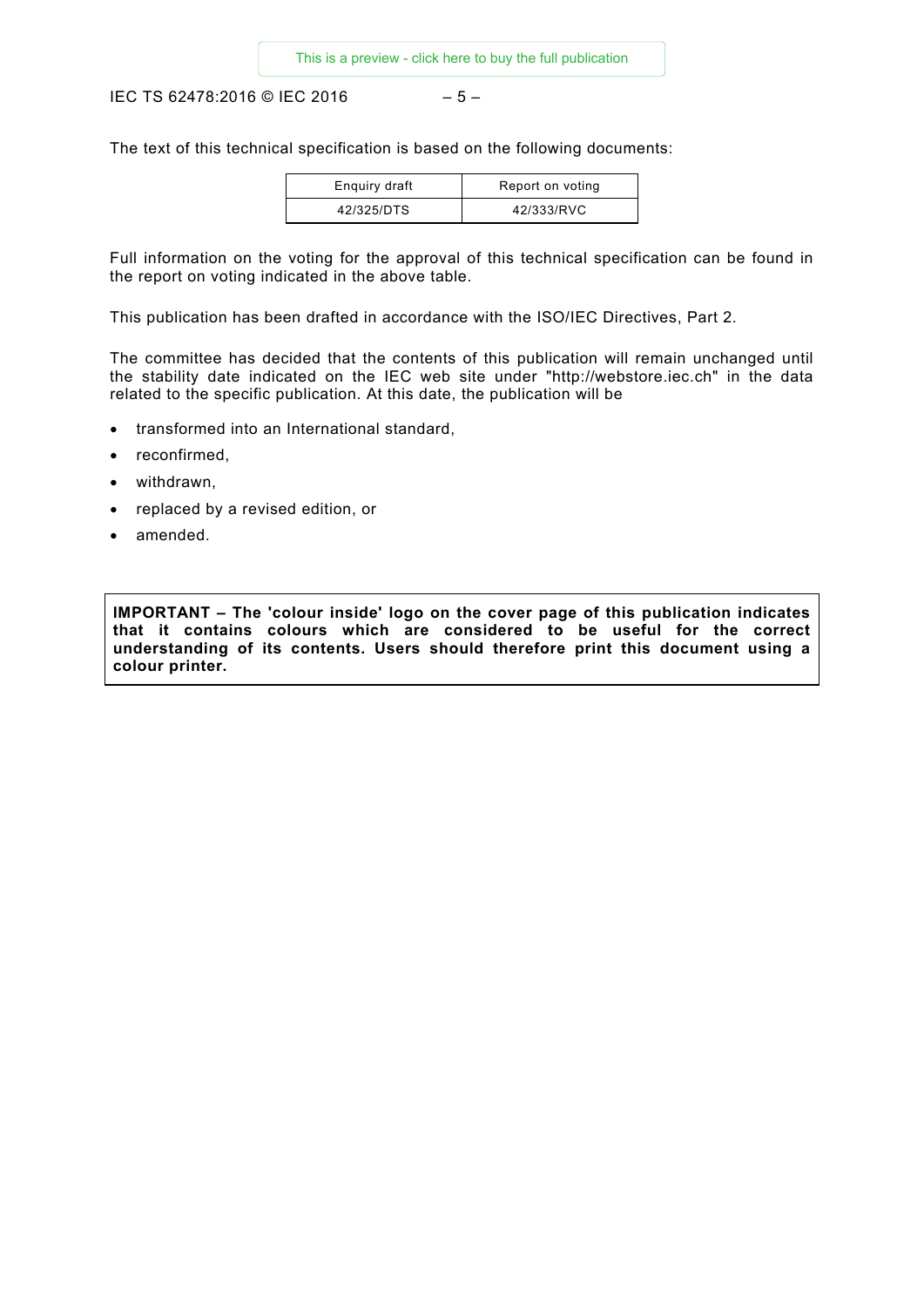– 6 – IEC TS 62478:2016 © IEC 2016

#### INTRODUCTION

<span id="page-5-0"></span>Partial discharges (PDs) generate electromagnetic and acoustic waves, emit light and produce chemical decomposition of insulation materials; these physical and chemical effects can be detected by various diagnostic methods and appropriate sensing elements (sensors). Besides the so-called 'conventional', electrical method described in IEC 60270, it is possible to detect and measure PDs with various 'non-conventional' methods (see Annexes A and B).

There is a special need to give recommendations for two used non-conventional methods, acoustic and electromagnetic ones, and this document is the first step in this direction.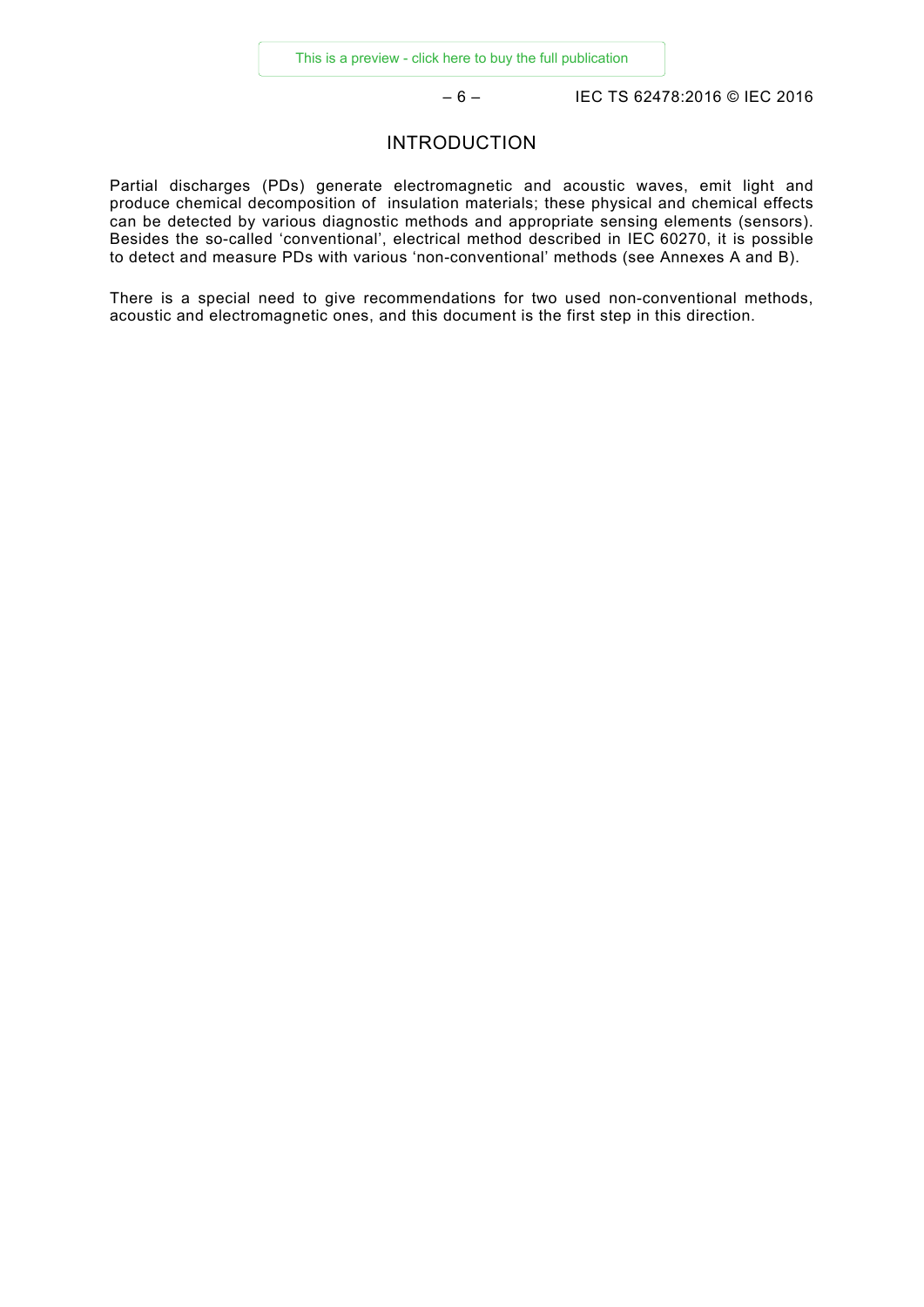IEC TS 62478:2016 © IEC 2016 – 7 –

### **HIGH VOLTAGE TEST TECHNIQUES – MEASUREMENT OF PARTIAL DISCHARGES BY ELECTROMAGNETIC AND ACOUSTIC METHODS**

#### <span id="page-6-0"></span>**1 Scope**

This document is applicable to electromagnetic (HF/VHF/UHF) and acoustic measurements of PDs which occur in insulation of electrical apparatus.

This specification deals with a large variety of applications, sensors of different frequency ranges and differing sensitivities. The tasks of PD location and measuring system calibration or sensitivity check are also taken into account.

#### <span id="page-6-1"></span>**2 Normative references**

The following documents are referred to in the text in such a way that some or all of their content constitutes requirements of this document. For dated references, only the edition cited applies. For undated references, the latest edition of the referenced document (including any amendments) applies.

IEC TS 60034-27, *Rotating electrical machines – Part 27: Off-line partial discharge measurements on the stator winding insulation of rotating electrical machines*

<span id="page-6-2"></span>IEC 60270, *High-voltage test techniques – Partial discharge measurements*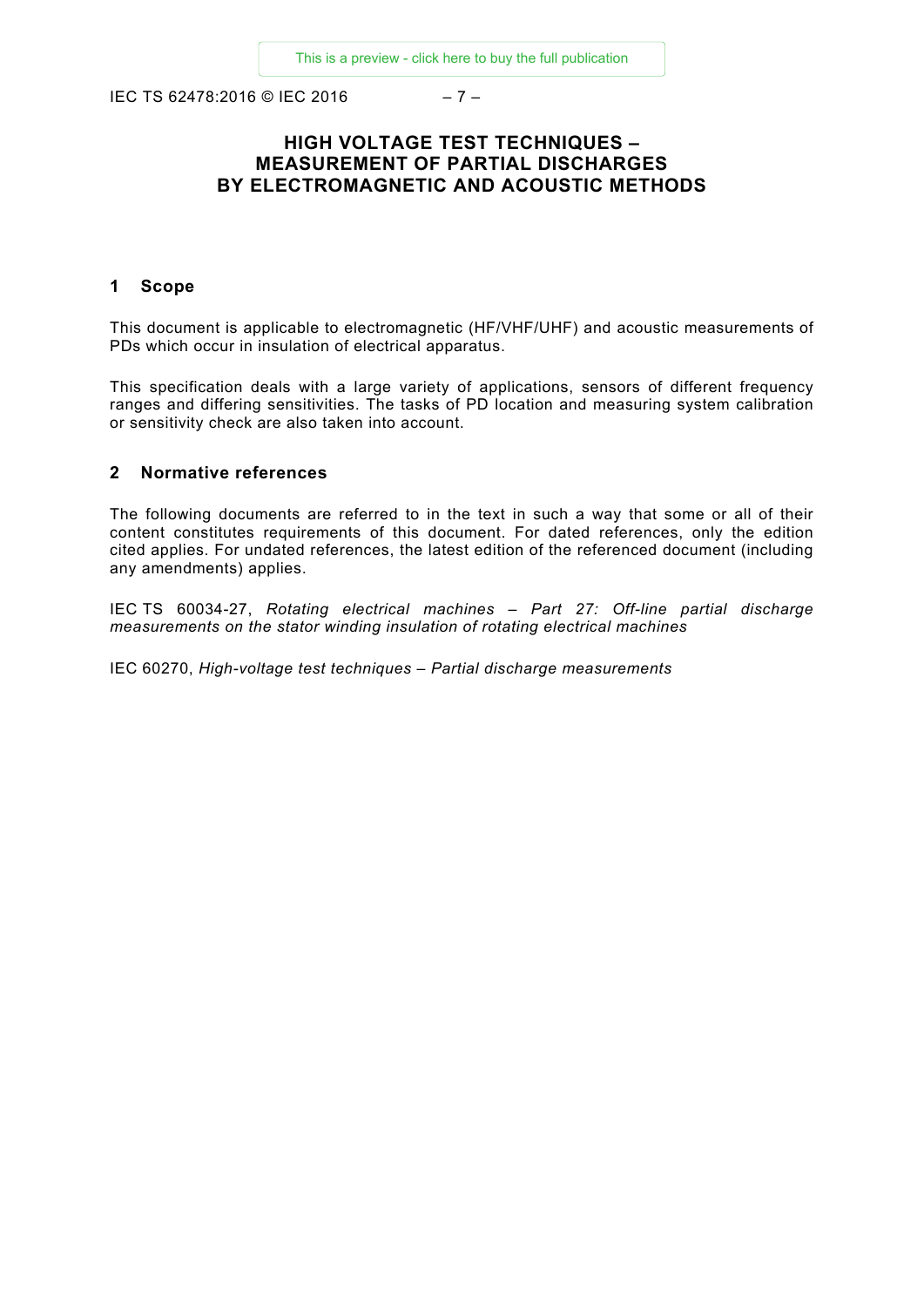– 34 – IEC TS 62478:2016 © IEC 2016

## SOMMAIRE

| 1              |       |                                                                                 |  |
|----------------|-------|---------------------------------------------------------------------------------|--|
| $\overline{2}$ |       |                                                                                 |  |
| 3              |       |                                                                                 |  |
| 4              |       |                                                                                 |  |
|                | 4.1   |                                                                                 |  |
|                | 4.2   |                                                                                 |  |
|                | 4.3   |                                                                                 |  |
|                | 4.3.1 |                                                                                 |  |
|                | 4.3.2 |                                                                                 |  |
|                | 4.3.3 |                                                                                 |  |
|                | 4.3.4 |                                                                                 |  |
|                | 4.3.5 |                                                                                 |  |
|                | 4.3.6 | Contrôle des caractéristiques et contrôle de sensibilité 46                     |  |
| 5              |       |                                                                                 |  |
|                | 5.1   |                                                                                 |  |
|                | 5.2   |                                                                                 |  |
|                | 5.3   |                                                                                 |  |
|                | 5.3.1 |                                                                                 |  |
|                | 5.3.2 |                                                                                 |  |
|                | 5.3.3 |                                                                                 |  |
|                | 5.3.4 | Contrôle des caractéristiques et contrôle de sensibilité 49                     |  |
| 6              |       |                                                                                 |  |
|                | 6.1   |                                                                                 |  |
|                | 6.2   |                                                                                 |  |
|                | 6.3   |                                                                                 |  |
|                | 6.4   |                                                                                 |  |
|                |       | Annexe A (informative) Avantages et inconvénients des mesurages                 |  |
|                |       |                                                                                 |  |
|                | A.1   |                                                                                 |  |
|                | A.2   |                                                                                 |  |
|                |       | Annexe B (informative) Avantages et inconvénients des mesurages acoustiques des |  |
|                |       |                                                                                 |  |
|                | B.1   |                                                                                 |  |
|                | B.2   |                                                                                 |  |
|                |       |                                                                                 |  |
|                | C.1   |                                                                                 |  |
|                | C.2   |                                                                                 |  |
|                | C.3   |                                                                                 |  |
|                | C.4   | Vérification de la sensibilité des mesurages électromagnétiques et              |  |
|                |       | acoustiques effectués sur un appareillage à isolation gazeuse 57                |  |
|                | C.4.1 |                                                                                 |  |
|                | C.4.2 |                                                                                 |  |
|                | C.4.3 | Vérification de la sensibilité des mesurages acoustiques 57                     |  |
|                | C.4.4 | Localisation des sources de décharges partielles à l'intérieur d'un             |  |
|                |       |                                                                                 |  |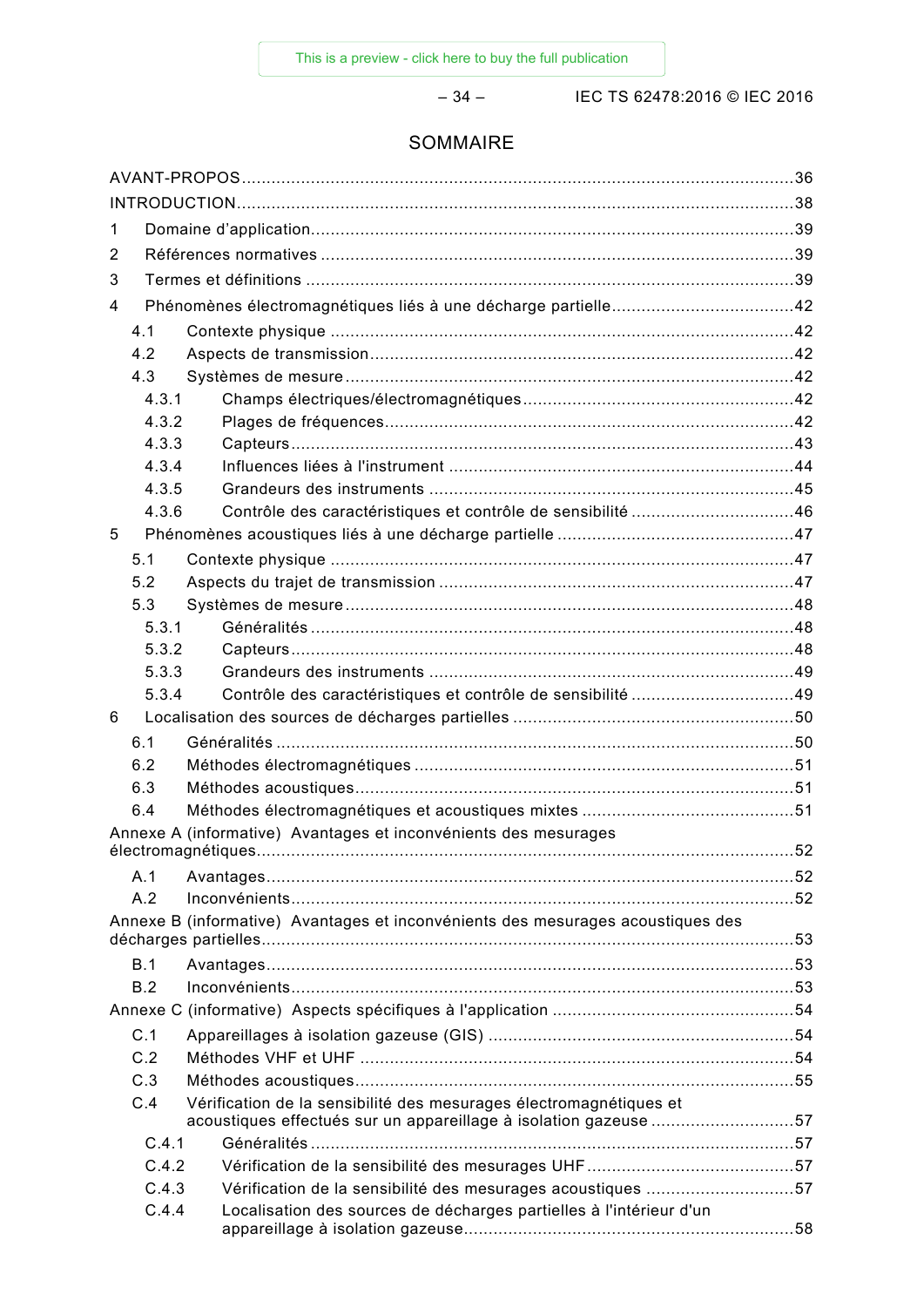IEC TS 62478:2016 © IEC 2016 – 35 –

| C.4.5 |                                                                                                                                                                                                                                                        |     |
|-------|--------------------------------------------------------------------------------------------------------------------------------------------------------------------------------------------------------------------------------------------------------|-----|
| C.4.6 |                                                                                                                                                                                                                                                        |     |
| C.4.7 |                                                                                                                                                                                                                                                        |     |
| C.5   |                                                                                                                                                                                                                                                        |     |
| C.6   |                                                                                                                                                                                                                                                        |     |
| C.6.1 | Contexte physique des phénomènes de décharges partielles à haute                                                                                                                                                                                       |     |
| C.6.2 | Signaux UHF de décharges partielles dans les transformateurs 62                                                                                                                                                                                        |     |
| C.6.3 | Signaux acoustiques de décharges partielles dans les transformateurs62                                                                                                                                                                                 |     |
| C.6.4 | Localisation spatiale des sources de décharges partielles dans les                                                                                                                                                                                     |     |
| C.7   |                                                                                                                                                                                                                                                        |     |
|       |                                                                                                                                                                                                                                                        |     |
|       |                                                                                                                                                                                                                                                        |     |
|       | Figure 1 – Classification des instruments pour le traitement des signaux45                                                                                                                                                                             |     |
|       | Figure 2 – Vue d'ensemble des aspects importants de la détection électromagnétique<br>des décharges partielles ………………………………………………………………………………………46                                                                                                     |     |
|       | Figure 3 – Vue d'ensemble du contrôle des caractéristiques et du contrôle de                                                                                                                                                                           |     |
|       | Figure C.1 - Localisation des défauts par mesurage du temps de vol58                                                                                                                                                                                   |     |
|       | Figure C.2 - Représentation du principe physique de détection acoustique et<br>électromagnétique des décharges partielles dans un transformateur à isolation à                                                                                         | .62 |
|       | Figure C.3 – Localisation classique des décharges partielles basée sur le temps<br>d'arrivée pour les transformateurs/bobines d'inductance avec combinaison des signaux<br>électriques et acoustiques de décharges partielles …………………………………………………………63 |     |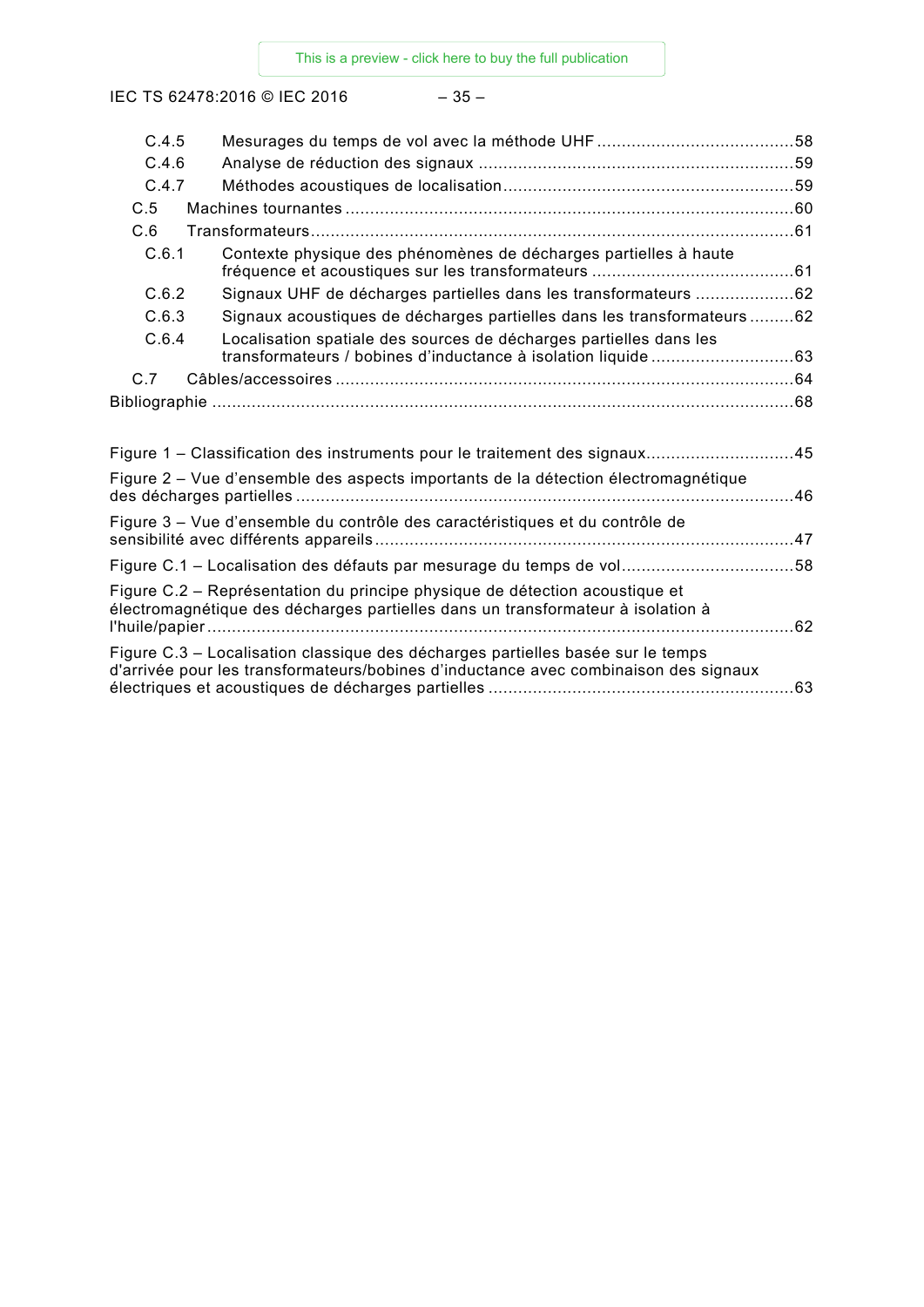[This is a preview - click here to buy the full publication](https://webstore.iec.ch/publication/25740&preview=1)

– 36 – IEC TS 62478:2016 © IEC 2016

#### COMMISSION ÉLECTROTECHNIQUE INTERNATIONALE

\_\_\_\_\_\_\_\_\_\_\_\_

#### **TECHNIQUES D'ESSAIS À HAUTE TENSION – MESURAGE DES DÉCHARGES PARTIELLES PAR MÉTHODES ÉLECTROMAGNÉTIQUES ET ACOUSTIQUES**

#### AVANT-PROPOS

- <span id="page-9-0"></span>1) La Commission Électrotechnique Internationale (IEC) est une organisation mondiale de normalisation composée de l'ensemble des comités électrotechniques nationaux (Comités nationaux de l'IEC). L'IEC a pour objet de favoriser la coopération internationale pour toutes les questions de normalisation dans les domaines de l'électricité et de l'électronique. À cet effet, l'IEC – entre autres activités – publie des Normes internationales, des Spécifications techniques, des Rapports techniques, des Spécifications accessibles au public (PAS) et des Guides (ci-après dénommés "Publication(s) de l'IEC"). Leur élaboration est confiée à des comités d'études, aux travaux desquels tout Comité national intéressé par le sujet traité peut participer. Les organisations internationales, gouvernementales et non gouvernementales, en liaison avec l'IEC, participent également aux travaux. L'IEC collabore étroitement avec l'Organisation Internationale de Normalisation (ISO), selon des conditions fixées par accord entre les deux organisations.
- 2) Les décisions ou accords officiels de l'IEC concernant les questions techniques représentent, dans la mesure du possible, un accord international sur les sujets étudiés, étant donné que les Comités nationaux de l'IEC intéressés sont représentés dans chaque comité d'études.
- 3) Les Publications de l'IEC se présentent sous la forme de recommandations internationales et sont agréées comme telles par les Comités nationaux de l'IEC. Tous les efforts raisonnables sont entrepris afin que l'IEC s'assure de l'exactitude du contenu technique de ses publications; l'IEC ne peut pas être tenue responsable de l'éventuelle mauvaise utilisation ou interprétation qui en est faite par un quelconque utilisateur final.
- 4) Dans le but d'encourager l'uniformité internationale, les Comités nationaux de l'IEC s'engagent, dans toute la mesure possible, à appliquer de façon transparente les Publications de l'IEC dans leurs publications nationales et régionales. Toutes divergences entre toutes Publications de l'IEC et toutes publications nationales ou régionales correspondantes doivent être indiquées en termes clairs dans ces dernières.
- 5) L'IEC elle-même ne fournit aucune attestation de conformité. Des organismes de certification indépendants fournissent des services d'évaluation de conformité et, dans certains secteurs, accèdent aux marques de conformité de l'IEC. L'IEC n'est responsable d'aucun des services effectués par les organismes de certification indépendants.
- 6) Tous les utilisateurs doivent s'assurer qu'ils sont en possession de la dernière édition de cette publication.
- 7) Aucune responsabilité ne doit être imputée à l'IEC, à ses administrateurs, employés, auxiliaires ou mandataires, y compris ses experts particuliers et les membres de ses comités d'études et des Comités nationaux de l'IEC, pour tout préjudice causé en cas de dommages corporels et matériels, ou de tout autre dommage de quelque nature que ce soit, directe ou indirecte, ou pour supporter les coûts (y compris les frais de justice) et les dépenses découlant de la publication ou de l'utilisation de cette Publication de l'IEC ou de toute autre Publication de l'IEC, ou au crédit qui lui est accordé.
- 8) L'attention est attirée sur les références normatives citées dans cette publication. L'utilisation de publications référencées est obligatoire pour une application correcte de la présente publication.
- 9) L'attention est attirée sur le fait que certains des éléments de la présente Publication de l'IEC peuvent faire l'objet de droits de brevet. L'IEC ne saurait être tenue pour responsable de ne pas avoir identifié de tels droits de brevets et de ne pas avoir signalé leur existence.

La tâche principale des comités d'études de l'IEC est l'élaboration des Normes internationales. Exceptionnellement, un comité d'études peut proposer la publication d'une spécification technique

- lorsqu'en dépit de maints efforts, l'accord requis ne peut être réalisé en faveur de la publication d'une Norme internationale, ou
- lorsque le sujet en question est encore en cours de développement technique ou quand, pour une raison quelconque, la possibilité d'un accord pour la publication d'une Norme internationale peut être envisagée pour l'avenir, mais pas dans l'immédiat.

Les spécifications techniques font l'objet d'un nouvel examen trois ans au plus tard après leur publication afin de décider éventuellement de leur transformation en Normes internationales.

L'IEC TS 62478, qui est une spécification technique, a été établie par le comité d'études 42 de l'IEC: Techniques d'essais à haute tension et/ou à fort courant.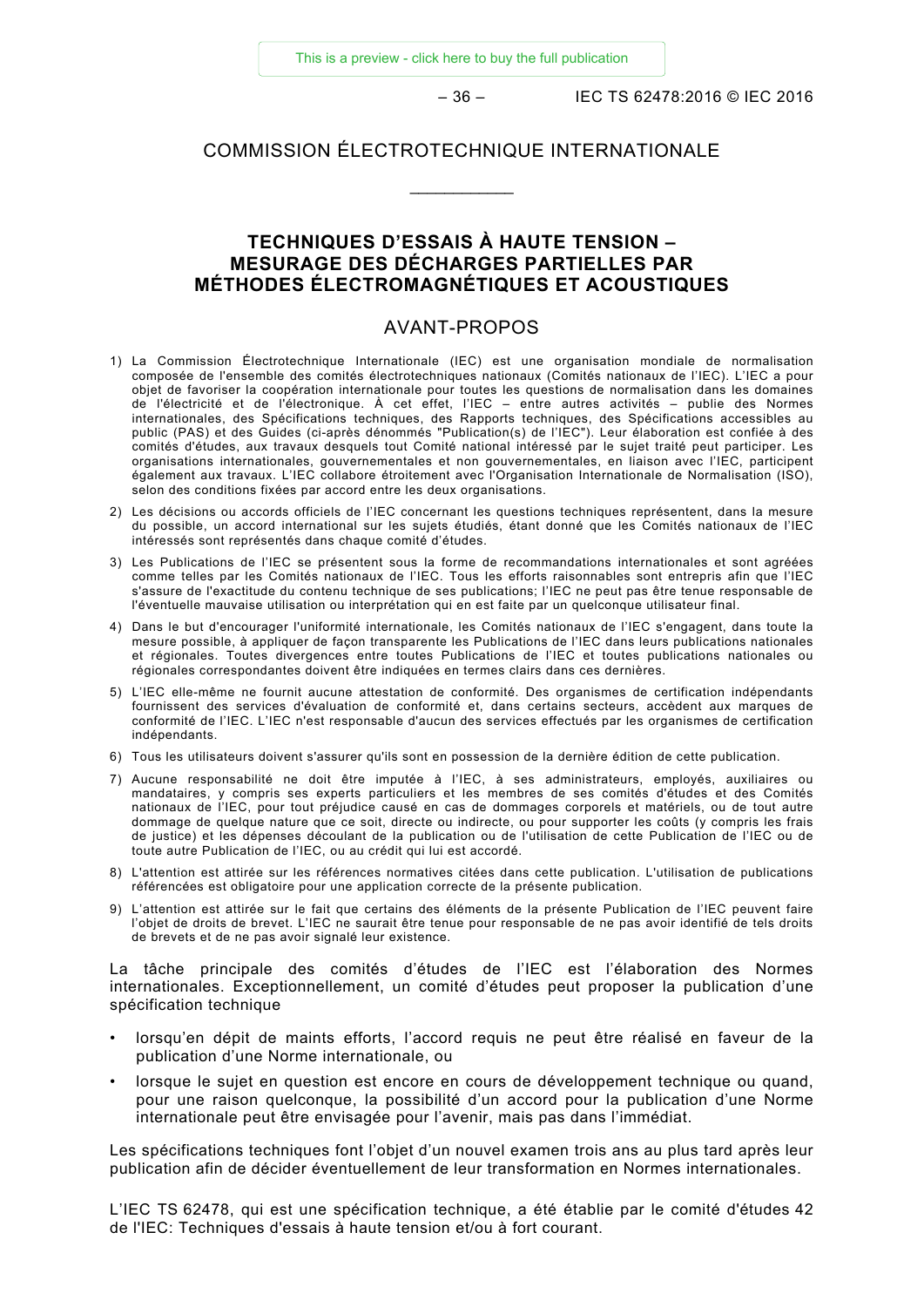IEC TS 62478:2016 © IEC 2016 – 37 –

Le texte de cette spécification technique est issu des documents suivants:

| Projet d'enquête | Rapport de vote |
|------------------|-----------------|
| 42/325/DTS       | 42/333/RVC      |

Le rapport de vote indiqué dans le tableau ci-dessus donne toute information sur le vote ayant abouti à l'approbation de cette spécification technique.

Cette publication a été rédigée selon les Directives ISO/IEC, Partie 2.

Le comité a décidé que le contenu de cette publication ne sera pas modifié avant la date de stabilité indiquée sur le site web de l'IEC sous "http://webstore.iec.ch" dans les données relatives à la publication recherchée. À cette date, la publication sera

- transformée en Norme internationale,
- reconduite,
- supprimée,
- remplacée par une édition révisée, ou
- amendée.

**IMPORTANT – Le logo "***colour inside***" qui se trouve sur la page de couverture de cette publication indique qu'elle contient des couleurs qui sont considérées comme utiles à une bonne compréhension de son contenu. Les utilisateurs devraient, par conséquent, imprimer cette publication en utilisant une imprimante couleur.**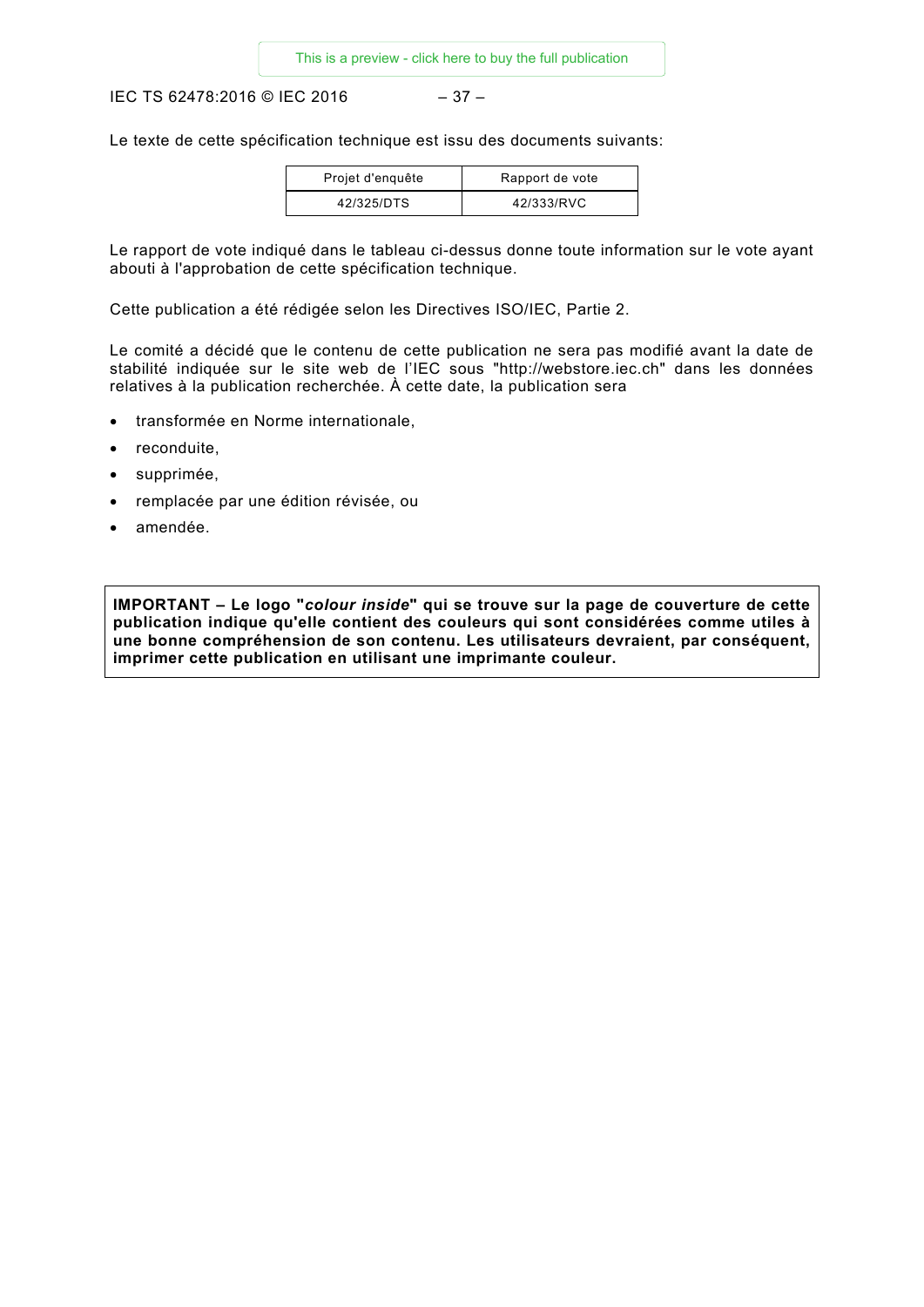– 38 – IEC TS 62478:2016 © IEC 2016

#### INTRODUCTION

<span id="page-11-0"></span>Les décharges partielles (DP) produisent des ondes électromagnétiques et acoustiques, émettent de la lumière et engendrent une décomposition chimique des matériaux isolants. Ces effets physiques et chimiques peuvent être détectés par différentes méthodes de diagnostic et par des éléments de détection appropriés (capteurs). Outre la méthode électrique dite «classique» décrite dans l'IEC 60270, il est possible de détecter et de mesurer les décharges partielles au moyen de différentes méthodes «non classiques» (voir Annexes A et B).

Il existe un besoin spécifique de fournir des recommandations relatives à deux méthodes non classiques en usage: la méthode acoustique et la méthode électromagnétique. Le présent document constitue un premier pas à cet effet.